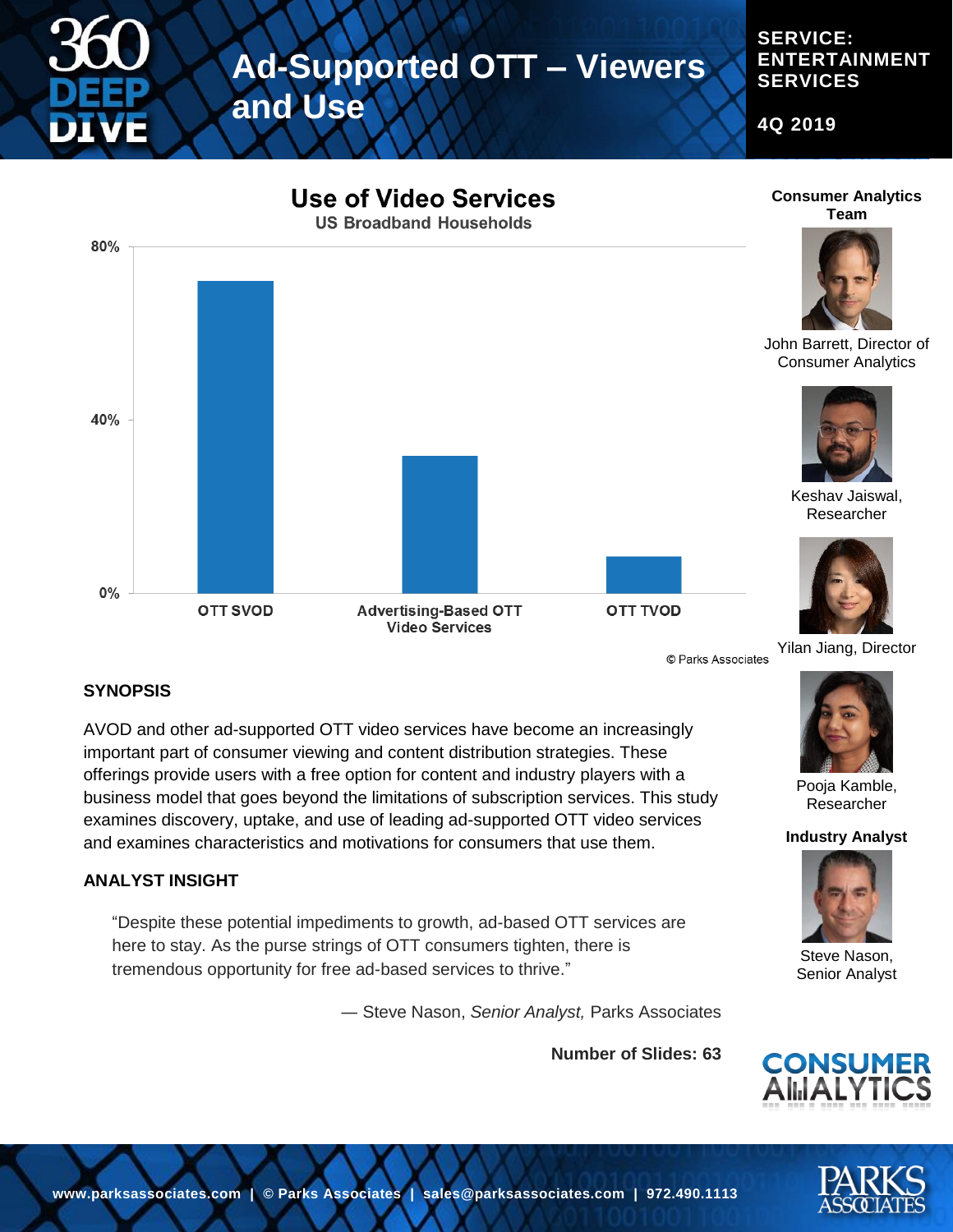

# **Ad-Supported OTT – Viewers**

**and Use**

#### **SERVICE: ENTERTAINMENT SERVICES**

**4Q 2019**

### **CONTENTS**

#### **Consumer Analytics: Entertainment Services Track**

- Key Questions Answered
- Survey Methodology
- Defining Heads of Broadband Households
- Definitions and Abbreviations
- Ad-Supported OTT Overview
- Reading Parks Associates Charts

#### **Executive Summary**

- Industry Insight
- Key Findings and Market Impact

#### **Market Overview**

- Use of Video Services (Q1/19)
- Use of Advertising-Based OTT Video Services (2018 - 2019)
- Use of Traditional Pay-TV vs. OTT SVOD Among Advertising-Based OTT Video Users (Q1/19)
- Use of Video Services Among Advertising-Based OTT Video Users (Q1/19)
- Use of Video Services by Advertising-Based OTT Video Service (Q1/19)
- Traditional Pay-TV and Internet ARPU Among Advertising-Based OTT Video Users (Q1/19)
- Use of Video Services by Age (Q1/19)
- Use of Video Services by Income (Q1/19)
- Gender Breakdown by Advertising-Based OTT Video Service (Q1/19)
- Age Breakdown by Advertising-Based OTT Video Service (Q1/19)
- Income Breakdown by Advertising-Based OTT Video Service (Q1/19)
- Education Breakdown by Advertising-Based OTT Video Service (Q1/19)
- Children in Home by Advertising-Based OTT Video Service (Q1/19)
- Service Satisfaction: SVOD vs. AVOD Services (Q1/19)
- Use of Linear vs. AVOD Advertising-Based OTT Video (Q1/19)

#### **Service Use and Discovery**

- Use of Ad-Based OTT Video Service by Service Type (Q1/19)
- Frequency of Using AVOD OTT Service by Individual Services (Q1/19)
- Primary Device by Advertising-Based OTT Video Service (Q1/19)
- Most Used Streaming Media Player Among Advertising-Based OTT Video Users (Q1/19)
- Discovery of Advertising-Based OTT Video Services (Q1/19)
- Discovery by Advertising-Based OTT Video Service (Q1/19)
- 1st Step in Content Discovery Process by Service Type (Q1/19)

#### **Factors and Attitudes Driving Usage**

- Reasons for Using Ad-Based OTT Services (Q1/19)
- Factor and Cluster Analyses
- Reasons for Using Ad-Based OTT Services (Q1/19)
- Six factor groups representing distinct drivers for using ad-based OTT services
- Advertising-Based OTT Video Service Segments (Q1/19)
- Gender by Segment (Q1/19)
- Age by Segment (Q1/19)

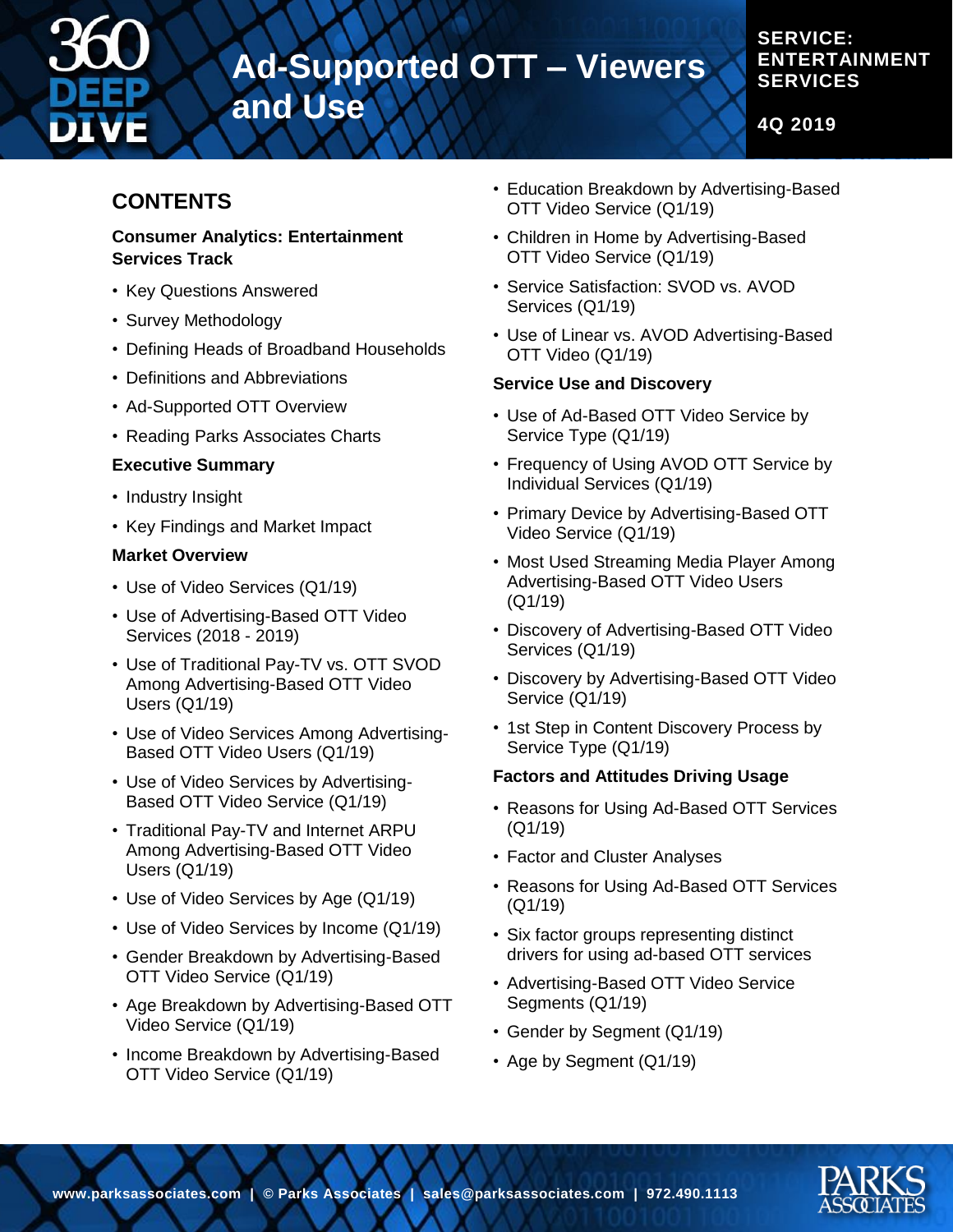

**SERVICE: ENTERTAINMENT SERVICES**

**4Q 2019**

- Children in Home by Segment (Q1/19)
- Satisfaction with Advertising-Based OTT Video Services by Segment (Q1/19)
- Attitudes Towards Ad-Based OTT Services (Q1/19)

#### **Video Service Piracy**

- Activities Performed to Access Online Video/Music Programs by Service Type (Q1/19)
- Attitudes Towards Sharing Music/Video Services or Using Unlicensed Copies by Service Type (Q1/19)

#### **Appendix**